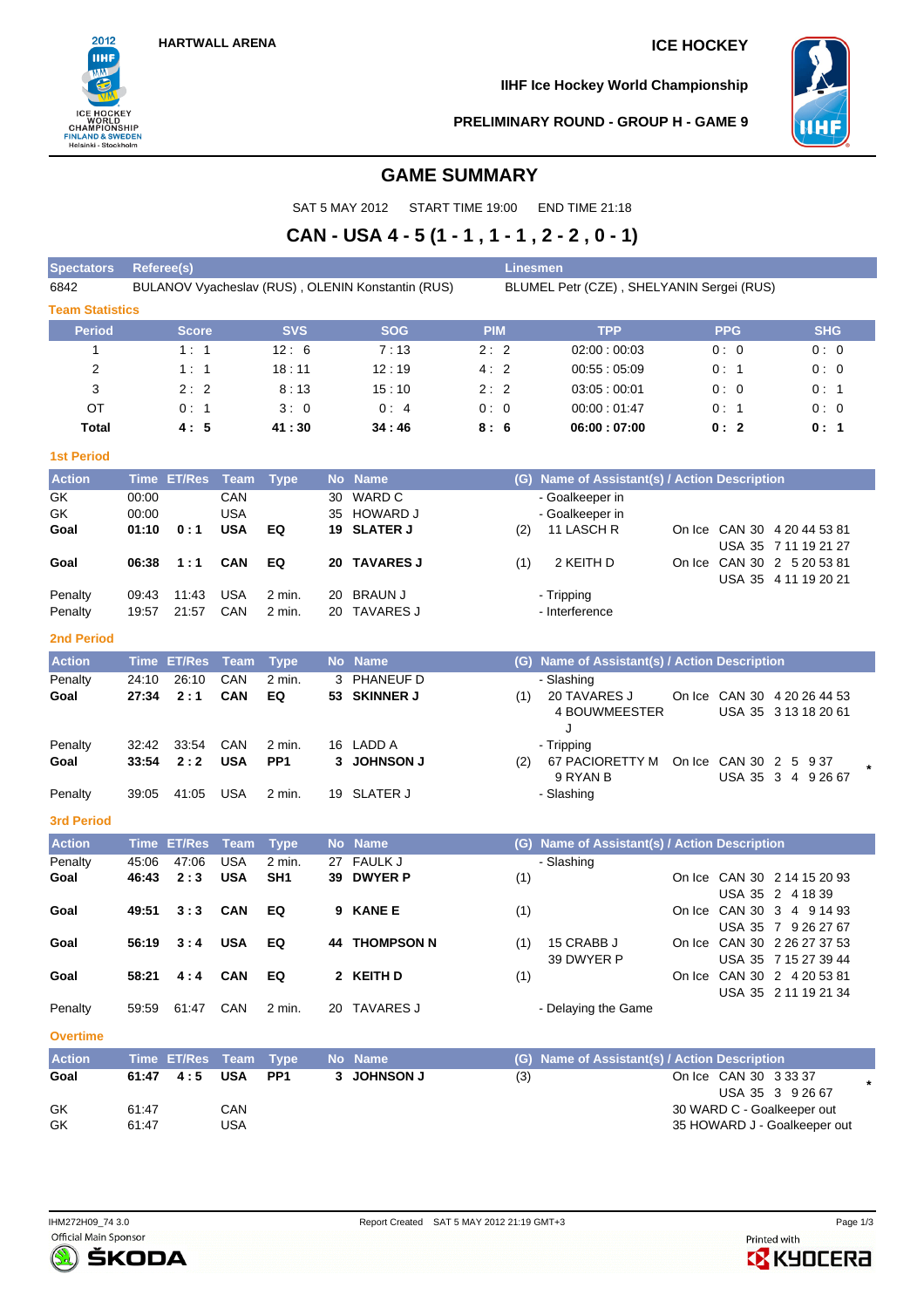

# **IIHF Ice Hockey World Championship**



#### **PRELIMINARY ROUND - GROUP H - GAME 9**

#### **Goalkeeper Records**

### **Team : CAN - Canada Team : USA - United States of America**

| No Name         | <b>SOG</b> | <b>SVS</b> | <b>MIP</b> | No Name            | SOG 1 | <b>SVS</b> | <b>MIP</b> |
|-----------------|------------|------------|------------|--------------------|-------|------------|------------|
| 30 WARD Cam     | 46         | 41         | 61:47      | 35 HOWARD Jimmy    | 34    | 30         | 61:47      |
| 40 DUBNYK Devan |            |            |            | 31 BACHMAN Richard |       |            |            |

#### **Game Statistics**

Г

|       |                                 | Team: CAN (white)          |          |              |                |             |          |          |                   |          |              |                |                      |              |                |          |                |                     |             |                              |    |                |
|-------|---------------------------------|----------------------------|----------|--------------|----------------|-------------|----------|----------|-------------------|----------|--------------|----------------|----------------------|--------------|----------------|----------|----------------|---------------------|-------------|------------------------------|----|----------------|
|       | <b>Head Coach: SUTTER Brent</b> |                            |          |              |                |             |          |          |                   |          |              |                | <b>Shots on Goal</b> |              |                |          |                |                     | Time on Ice |                              |    |                |
|       |                                 | No Pos Name                | G.       | $\mathbf{A}$ | P              |             |          |          | $PIM FO+FO-FO+/-$ | FO%      |              | $\overline{2}$ |                      | 3 OT TS      |                | $+/-$    | $\overline{2}$ | 3                   | <b>OT</b>   | <b>TOT</b>                   |    | <b>SHF AVG</b> |
|       | 3 D                             | PHANEUF Dion +A            | $\Omega$ | 0            | $\Omega$       | 2           | 0        | 0        | $\Omega$          | 0.00     | 1            | 2              | 1                    | $\Omega$     | 4              | $+1$     |                | 6:50 4:47 6:59 0:00 |             | 18:36                        | 30 | 0:37           |
| 10 F  |                                 | <b>PERRY Corey</b>         | 0        | 0            | $\Omega$       | $\Omega$    | 0        | 0        | $\Omega$          | 0.00     | 0            | $\Omega$       | 2                    | $\Omega$     | $\overline{2}$ | 0        |                |                     |             | 5:59 5:19 5:10 0:00 16:28    | 19 | 0:52           |
| 15 F  |                                 | GETZLAF Ryan +C            | 0        | 0            | 0              | $\Omega$    | 7        | 9        | $-2$              | 43.75    | 0            | 1              | 1                    | $\Omega$     | 2              | $-1$     |                |                     |             | 7:01 5:51 5:35 0:00 18:27    | 19 | 0:58           |
| 24 F  |                                 | <b>BENN Jamie</b>          | 0        | 0            | 0              | 0           | 0        | 1        | $-1$              | 0.00     | 0            | 0              | 0                    | 0            | $\Omega$       |          |                |                     |             | 0 5:23 4:21 3:42 0:00 13:26  | 18 | 0:44           |
| 33 D  |                                 | <b>METHOT Marc</b>         | 0        | $\Omega$     | $\Omega$       | $\Omega$    | 0        | 0        | $\Omega$          | 0.00     | 1            | $\Omega$       | $\Omega$             | 0            |                | 0        |                |                     |             | 4:21 4:03 4:09 0:00 12:33    | 21 | 0:35           |
| 4 D   |                                 | <b>BOUWMEESTER Jay</b>     | $\Omega$ |              |                | 0           | 0        | 0        | 0                 | 0.00     | 0            |                |                      | 0            | 2              |          |                |                     |             | +2 7:08 7:31 6:52 0:38 22:09 | 30 | 0:44           |
| 20 F  |                                 | TAVARES John (BP)          |          | 1            | $\overline{2}$ | 4           | 11       | 3        | 8                 | 78.57    | $\mathbf{1}$ | 0              | $\Omega$             | $\Omega$     | $\overline{1}$ | $+1$     |                |                     |             | 4:39 4:23 6:06 0:00 15:08    | 22 | 0:41           |
| 44 D  |                                 | <b>VLASIC Marc Edouard</b> | 0        | 0            | $\Omega$       | $\mathbf 0$ | 0        | 0        | $\Omega$          | 0.00     | $\Omega$     | 0              | $\Omega$             | 0            | 0              | 0        |                |                     |             | 7:38 7:02 2:47 0:00 17:27    | 22 | 0:47           |
| 53 F  |                                 | <b>SKINNER Jeff</b>        |          | 0            | 1              | $\Omega$    | $\Omega$ | 0        | $\Omega$          | 0.00     | 1.           | 2              | $\Omega$             | $\Omega$     | 3              | $+1$     |                |                     |             | 4:51 4:49 6:15 0:00 15:55    | 21 | 0:45           |
| 81 F  |                                 | SHARP Patrick +A           | 0        | 0            | 0              | 0           | 0        |          | $-1$              | 0.00     | 0            | 2              |                      | 0            | 3              | $+1$     |                |                     |             | 5:09 7:11 5:48 0:28 18:36    | 25 | 0:44           |
|       | 2 D                             | <b>KEITH Duncan</b>        |          |              | 2              | 0           | 0        | 0        | 0                 | 0.00     |              |                | 2                    | 0            | 4              | 0        |                |                     |             | 6.40 8.42 6.35 0.38 22:35    | 30 | 0:45           |
| 5 D   |                                 | <b>SCHENN Luke</b>         | 0        | 0            | $\Omega$       | $\Omega$    | 0        | 0        | $\Omega$          | 0.00     | 1.           | $\Omega$       | $\Omega$             | 0            |                | $+1$     |                |                     |             | 4:11 6:35 5:31 0:00 16:17    | 20 | 0:48           |
| 9 F   |                                 | <b>KANE Evander</b>        |          | 0            | 1              | 0           | 0        | 0        | $\Omega$          | 0.00     | 0            | 0              | 1                    | $\Omega$     |                | $+1$     |                |                     |             | 4:40 4:36 4:56 0:00 14:12    | 18 | 0:47           |
| 14 F  |                                 | <b>EBERLE Jordan</b>       | $\Omega$ | 0            | 0              | 0           | 0        | 0        | $\Omega$          | 0.00     | 0            | 0              | $\overline{2}$       | 0            | 2              | $\Omega$ |                |                     |             | 6.28 3.17 5.32 0.00 15.17    | 16 | 0:57           |
| 93 F  |                                 | NUGENT-HOPKINS Ryan        | $\Omega$ | $\Omega$     | $\Omega$       | $\Omega$    | 0        | 6        | -6                | 0.00     | 0            | $\Omega$       | 2                    | $\Omega$     | $\mathcal{P}$  | 0        |                |                     |             | 5:40 2:08 5:06 0:00 12:54    | 19 | 0:40           |
| 16 F  |                                 | <b>LADD Andrew</b>         | $\Omega$ | 0            | $\Omega$       | 2           | 0        | 0        | $\Omega$          | 0.00     | 0            |                | 2                    | 0            | 3              | $\Omega$ |                |                     |             | 3:12 4:18 4:18 0:00 11:48    | 17 | 0:41           |
| 26 F  |                                 | <b>PURCELL Teddy</b>       | $\Omega$ | $\mathbf 0$  | 0              | $\Omega$    | 0        | 0        | $\Omega$          | 0.00     | 0            | $\mathbf{1}$   | $\Omega$             | 0            | 1              | 0        |                |                     |             | 4:19 2:36 4:43 0:00 11:38    | 17 | 0:41           |
| 27 D  |                                 | <b>MURRAY Ryan</b>         | 0        | 0            | $\Omega$       | $\Omega$    | $\Omega$ | $\Omega$ | $\Omega$          | 0.00     | 0            | 0              | $\Omega$             | $\Omega$     | 0              | $-1$     |                | 0:56 0:30 3:50 0:00 |             | 5:16                         | 9  | 0:35           |
| 37 F  |                                 | O REILLY Ryan              | 0        | 0            | 0              | $\Omega$    | 15       | 13       | $\mathcal{P}$     | 53.57    | 1            | 1              | 0                    | 0            | 2              | -1       |                |                     |             | 4:11 6:02 5:03 0:38 15:54    | 28 | 0:34           |
|       | 30 GK                           | <b>WARD Cam</b>            | $\Omega$ | 0            | 0              | $\Omega$    |          |          |                   |          | 0            | $\Omega$       | 0                    | 0            | $\Omega$       |          |                |                     |             |                              |    |                |
|       | 40 GK                           | <b>DUBNYK Devan</b>        | $\Omega$ | 0            | 0              | 0           |          |          |                   |          | 0            | 0              | 0                    | $\mathbf{0}$ | $\overline{0}$ |          |                |                     |             |                              |    |                |
| Total |                                 |                            | 4        | 3            | 7              | 8           | 33       | 33       |                   | 0, 50.00 |              | 7 12 15        |                      | 0.34         |                |          |                |                     |             |                              |    |                |

# **Team : USA (blue)**

|      | Head Coach: GORDON Scott |                          |    |              |             |                |             |                   |          |       | <b>Shots on Goal</b> |                |          |          |          |       | Time on Ice |                |                     |           |                           |    |      |
|------|--------------------------|--------------------------|----|--------------|-------------|----------------|-------------|-------------------|----------|-------|----------------------|----------------|----------|----------|----------|-------|-------------|----------------|---------------------|-----------|---------------------------|----|------|
|      |                          | No Pos Name              | G. | $\mathbf{A}$ | P.          |                |             | PIM FO+ FO- FO+/- |          | FO%   |                      | $\overline{2}$ |          | 3 OT TS  |          | $+/-$ |             | $\overline{2}$ | 3                   | <b>OT</b> | <b>TOT SHF AVG</b>        |    |      |
|      | 3 D                      | JOHNSON Jack +C          | 2  | 0            | 2           | 0              | 0           | 0                 | $\Omega$ | 0.00  | 0                    | 2              | 0        | 1        | 3        | $-1$  |             |                |                     |           | 7:42 9:59 8:03 0:00 25:44 | 28 | 0:55 |
|      | 4 D                      | <b>FOWLER Cam</b>        | 0  | $\Omega$     | 0           | 0              | 0           | 0                 | $\Omega$ | 0.00  | 0                    | 1              | $\Omega$ | 0        |          | 0     |             |                | 7:54 6:00 5:34 0:00 |           | 19:28                     | 23 | 0:50 |
|      | 9 F                      | RYAN Bobby               | 0  | 1            | 1           | 0              | $\mathbf 0$ | 0                 | $\Omega$ | 0.00  | 0                    | 1              | 0        | 3        | 4        | -1    |             |                |                     |           | 5:58 7:12 3:51 0:00 17:01 | 22 | 0:46 |
| 26 F |                          | <b>STASTNY Paul</b>      | 0  | 0            | 0           | 0              | 15          | 6                 | 9        | 71.43 | 2                    |                | $\Omega$ | $\Omega$ | 3        | -1    |             |                |                     |           | 6:11 8:04 4:37 0:00 18:52 | 24 | 0:47 |
| 67 F |                          | <b>PACIORETTY Max</b>    | 0  |              | 1           | 0              | 0           | 0                 | 0        | 0.00  |                      |                |          | 0        | 3        | -1    |             |                | 6:04 6:01 3:26 0:00 |           | 15:31                     | 21 | 0:44 |
|      | 7 D                      | <b>GOLIGOSKI Alex</b>    | 0  | 0            | 0           | 0              | 0           | 0                 | $\Omega$ | 0.00  | 1                    | 3              |          | 0        | 5        | $+1$  |             |                |                     |           | 4:24 4:02 5:43 0:00 14:09 | 22 | 0:38 |
| 11 F |                          | LASCH Ryan               | 0  | 1            | 1           | 0              | 0           | 0                 | $\Omega$ | 0.00  | 0                    | 0              |          | 0        |          | -1    |             |                | 5:35 4:37 3:45 0:00 |           | 13:57                     | 20 | 0:41 |
| 19 F |                          | SLATER Jim +A (BP)       |    | 0            | 1           | $\overline{2}$ | 5           | 10                | -5       | 33.33 | 2                    | 0              |          | 0        | 3        | -1    |             |                | 5:18 4:23 5:26 0:00 |           | 15:07                     | 23 | 0:39 |
| 21 F |                          | OKPOSO Kyle              | 0  | 0            | 0           | 0              | 0           | 0                 | $\Omega$ | 0.00  | 0                    | 2              | 1        | $\Omega$ | 3        | $-1$  |             |                |                     |           | 5:43 6:13 6:06 0:00 18:02 | 24 | 0:45 |
| 27 D |                          | <b>FAULK Justin</b>      | 0  | 0            | 0           | $\overline{2}$ | 0           | 0                 | $\Omega$ | 0.00  | $\Omega$             | $\Omega$       | $\Omega$ | 0        | 0        | $+1$  |             |                |                     |           | 6:44 7:17 5:09 0:00 19:10 | 24 | 0:47 |
|      | 2D                       | PETRY Jeff               | 0  | 0            | 0           | 0              | 0           | 0                 | 0        | 0.00  | 0                    |                | 0        | 0        |          | 0     |             |                |                     |           | 6:29 4:24 6:52 0:00 17:45 | 21 | 0:50 |
| 13 F |                          | <b>ATKINSON Cam</b>      | 0  | 0            | 0           | 0              | 0           | 0                 | $\Omega$ | 0.00  | 0                    | 0              | 0        | 0        | $\Omega$ | -1    |             |                | 3:33 3:09 5:10 0:00 |           | 11:52                     | 17 | 0:41 |
| 18 F |                          | <b>ABDELKADER Justin</b> | 0  | 0            | 0           | $\Omega$       | 10          | 10                | 0        | 50.00 | 2                    | $\overline{2}$ | 1        | $\Omega$ | 5        | 0     |             |                |                     |           | 4:28 3:55 6:09 0:00 14:32 | 22 | 0:39 |
| 34 D |                          | <b>BUTLER Chris</b>      | 0  | 0            | 0           | 0              | 0           | 0                 | $\Omega$ | 0.00  | $\mathbf{1}$         |                | 1        | 0        | 3        | -1    |             |                | 5:12 4:20 6:37 0:00 |           | 16:09                     | 20 | 0:48 |
| 61 F |                          | PALMIERI Kyle            | 0  | 0            | 0           | 0              | 0           | 1                 | $-1$     | 0.00  | 3                    | $\overline{2}$ | $\Omega$ | $\Omega$ | 5        | $-1$  |             |                |                     |           | 2:42 4:37 4:19 0:00 11:38 | 15 | 0:46 |
| 15 F |                          | <b>CRABB Joey</b>        | 0  |              | 1           | 0              | 0           | 0                 | $\Omega$ | 0.00  | 0                    | 0              | 0        | 0        | 0        | $+1$  |             |                |                     |           | 4:47 3:39 4:06 0:00 12:32 | 17 | 0:44 |
| 20 D |                          | <b>BRAUN Justin</b>      | 0  | 0            | 0           | 2              | 0           | 0                 | $\Omega$ | 0.00  | $\mathbf{1}$         | 0              | 0        | 0        |          | $-2$  |             |                | 3:45 4:15 2:25 0:00 |           | 10:25                     | 15 | 0:41 |
| 23 F |                          | <b>BROWN JT</b>          | 0  | 0            | 0           | 0              | 0           | 0                 | $\Omega$ | 0.00  | 0                    | 2              | 0        | 0        | 2        | 0     |             |                | 0:00 0:39 0:00 0:00 |           | 0:39                      | -1 | 0:39 |
| 39 F |                          | <b>DWYER Patrick</b>     | 1  | 1            | 2           | 0              | 0           | 0                 | $\Omega$ | 0.00  | 0                    | 0              | 2        | 0        | 2        | $+2$  |             |                | 3:32 3:28 4:43 0:00 |           | 11:43                     | 18 | 0:39 |
| 44 F |                          | THOMPSON Nate +A         |    | 0            | 1           | 0              | 3           | 6                 | -3       | 33.33 | 0                    | 0              |          | 0        |          | $+1$  |             |                | 4:20 3:03 4:45 0:00 |           | 12:08                     | 18 | 0:40 |
|      | 31 GK                    | <b>BACHMAN Richard</b>   | 0  | 0            | 0           | 0              |             |                   |          |       | 0                    | 0              | 0        | 0        | 0        |       |             |                |                     |           |                           |    |      |
|      | 35 GK                    | <b>HOWARD Jimmy</b>      | 0  | 0            | $\mathbf 0$ | 0              |             |                   |          |       | 0                    | 0              | $\Omega$ | 0        | $\Omega$ |       |             |                |                     |           |                           |    |      |